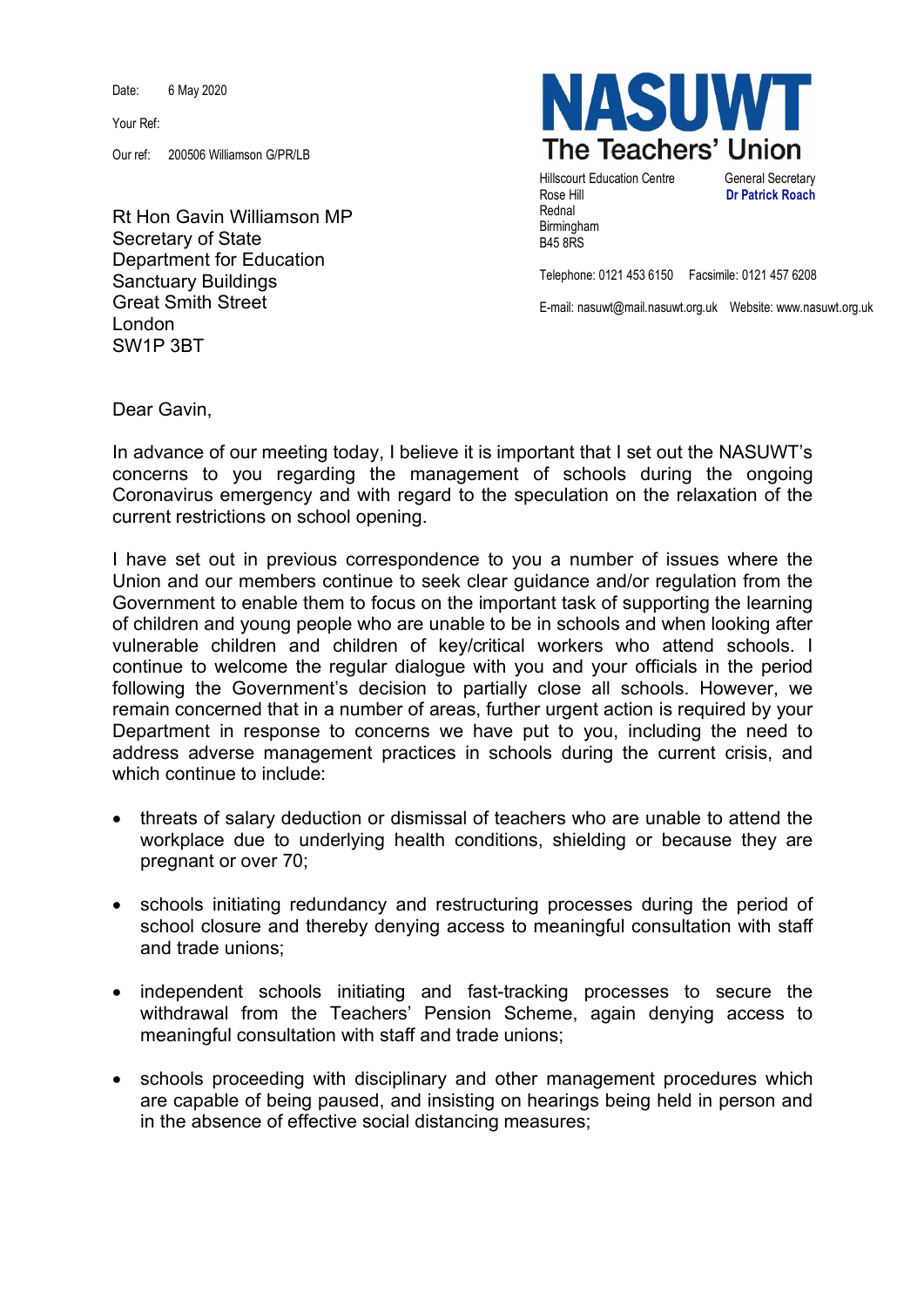- employers ending prematurely the contracts of teachers employed on fixed term contracts in order to save money;
- schools withdrawing job offers following the decision to partially close schools;
- schools seeking to undermine teachers' maternity or paternity rights by seeking to pressure teachers to prematurely start or end their maternity/paternity leave.

We are concerned that without action to address these unacceptable employer practices, any prospect of longer term sustainability of support for children and young people is being seriously compromised.

You will also be aware of the Union's ongoing concerns regarding:

- the wholesale lack of consistency concerning the practice of supply agencies and the application of the Coronavirus Job Retention Scheme (CJRS) to supply teachers, and which includes umbrella companies exploiting loopholes in CJRS and thereby reducing salary protection rights of supply teachers to 80% of National Minimum Wage;
- the need to pause or suspend the aspect of the  $30<sup>th</sup>$  Remit to the School Teachers' Review Body which relates to major reform to the pay structure for classroom teachers;
- the continued lack of clarity regarding the application of GDPR subject access requests to centre assessed grades and rankings in respect of the summer 2020 examinations;
- the need to ensure that teachers who are subject to performance appraisal for the purpose of pay progression are not penalised as a result of the Government's decision to close schools and that they can continue to expect pay progress at the end of the current performance appraisal cycle.

We would welcome clarity from you on all of these matters.

In order to secure the confidence of the teaching profession, we have said that it is the primary responsibility of the Government to protect public health whilst also ensuring that the health and safety of teachers and other frontline workers is also protected. In reaching any decisions to reopen schools, the NASUWT once again urges you to ensure that such decisions are made on the basis of robust scientific evidence and, in order to ensure the health and safety of those working in schools, we must insist that you set out your plans to ensure that:

(i) repurposed schools will be able to operate appropriately with regard to health and safety and other considerations, with significantly fewer staff available due to the impact of the Coronavirus and the need to protect those who are shielding or who are in vulnerable groups or who have underlying health conditions, as well as the potential impact arising from the Government's 'test, track and trace' programme.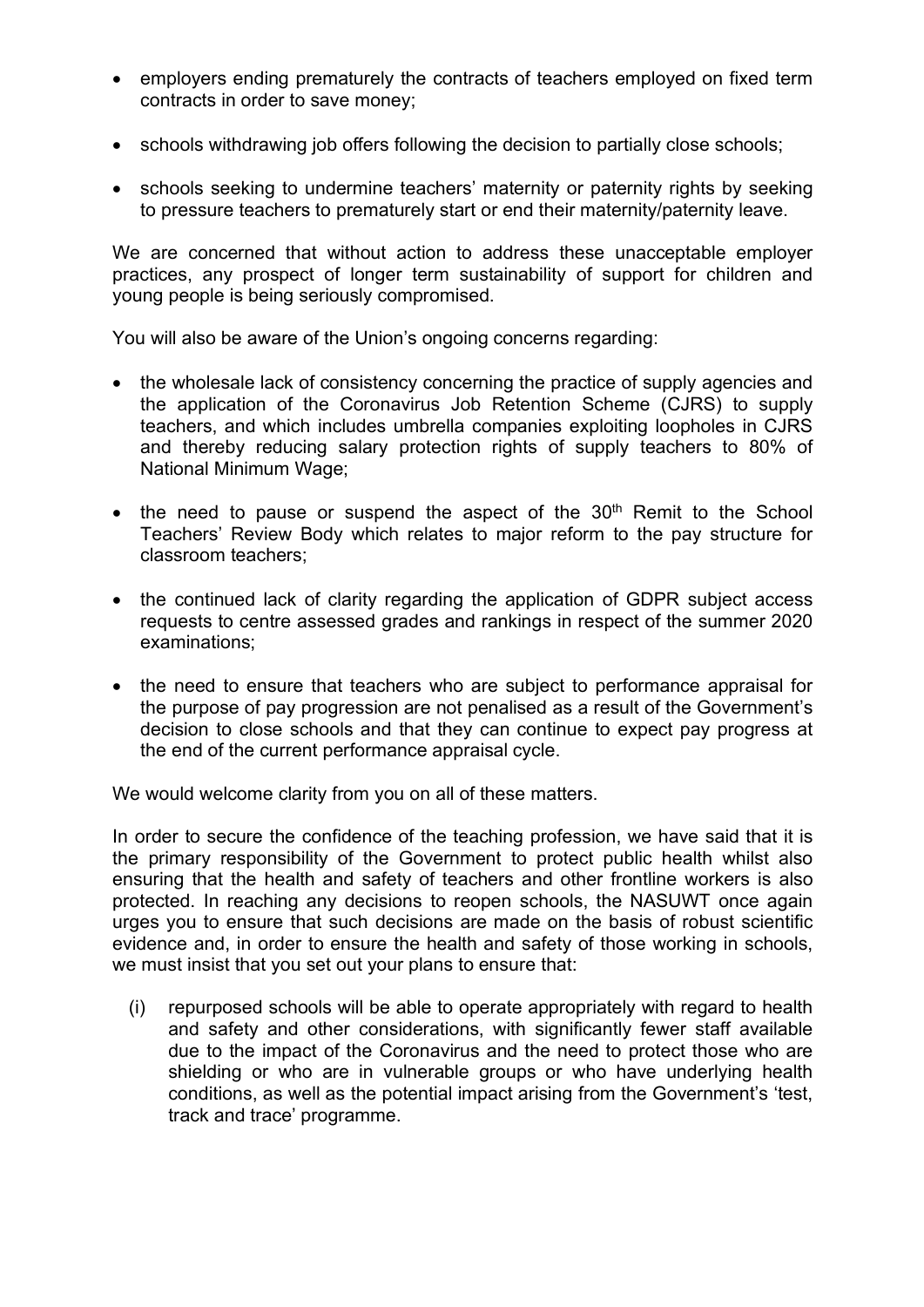- (ii) teachers are guaranteed fully the same protections as other workers, including ensuring that all schools and colleges adhere strictly to the UK Government published guidance.
- (iii) whilst the incidence of COVID-19 remains in the general population, teachers and others working in schools have access to PPE to ensure that they are protected from the spread of the virus as far as possible.
- (iv) schools are organised appropriately to ensure the practice of stringent twometre social distancing.
- (v) COVID-19 risk assessments are undertaken appropriately and effectively in all settings prior to and during any phased reopening of schools, in consultation and agreement with the workforce and trade unions. In addition, your Department will need to set out its expectations in detail to ensure regular and effective cleaning and hygiene practices in schools prior to and following any reopening.

In the context of the increased speculation about the possible reopening of schools, we must also highlight to you the very serious concerns of teachers about any prospect of partially or fully reopening schools prematurely. Such speculation has given rise to deep anxiety for many teachers and parents.

Teachers are dedicated professionals who are committed to meeting the learning needs of children and young people. However, teachers cannot do this if their health and safety is put at risk or in circumstances where a teacher's health is perceived to be at risk of being compromised. The NASUWT has expressed to you previously the need for the Government to make clear, in consultation with the profession:

- the purpose for the reopening of schools;
- the priorities for reopening schools;
- a national plan for relaxing the current restrictions on the opening of schools which all schools must follow:
- what schools must do in practical terms in order to prepare for reopening.

Parents and pupils must also have time to prepare.

However, it has become increasingly clear, especially in the absence of clarity in respect of the above matters, that the suggestion by some of an arbitrary date of 1 June for the reopening of schools is wholly premature. With the highest COVID-19 mortality rates in Europe, it is clear that the Government must continue to adopt an extremely cautious approach which does not contribute to further deaths and a further intensive wave of spread of the virus in the UK.

The Government's COVID-19 response must remain proportionate to the ongoing public health emergency and the NASUWT recognises the absolute need to maintain efforts to suppress the virus. In this context, the NASUWT is firmly of the view that changing the current restrictions on the opening of schools would be highly premature and extremely damaging.